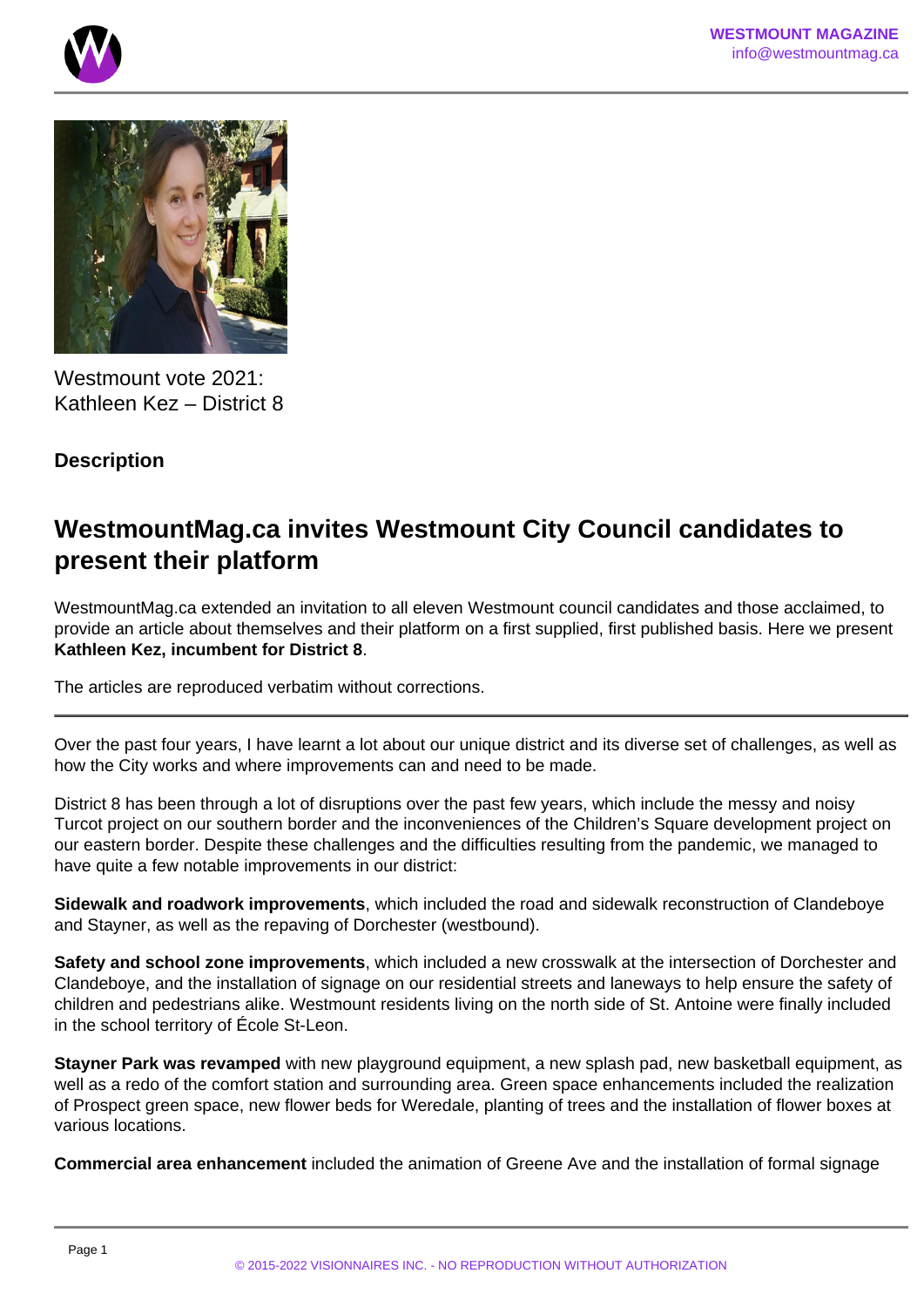indicating the public space beside 5 Saisons.

Though we have made some headway over the last four years, there is still much left to do and, if re-elected, I have both the time and dedication needed to continue seeking improvements to enhance our everyday quality of life.

Our district is unique with its own set of challenges. We live in and around a beautiful residential enclave, which is near major roads as well as a busy commercial area. In addition to this, we live with much uncertainty. In the coming years, we will be seeing some major changes around us with the various development projects on Dorchester, St. Catherine Street, which is long overdue, as well as the eventual development of the Tupper lots on the north side of Dorchester for which to date no plans have been established.

As the City continues to look at various ideas regarding these lots, it is important that residents add their voice in the [Imagine Westmount 2040 Project](https://engage.westmount.org/en/project/imagine-westmount-2040) (a complete revision of the City's Urban Plan through public participation process) as it will have a direct impact on development in the area and our quality of life.

Some key issues that I feel need to be addressed include:

- 1. The need for more traffic calming measures The overflow of traffic from certain roads can be a burden on our residential streets as well as our lanes
- 2. The need for resident-only parking zones on our residential streets Due to our proximity to a busy commercial area and the RCMP building, we need some dedicated 24-hour "resident only" parking to address the ongoing challenges of daytime parking.
- 3. More crosswalks on the Dorchester median are needed
- 4. Lanes, sidewalks, and roads in need of repair We have a few lanes in our district that urgently need to be repaved.
- 5. The need for more trees and green space maintenance and enhancements Given the density of our district, every inch of green space is important. Not only do we need more trees, but we need to better maintain, protect, preserve, and enhance whatever little green space we have.
- 6. The reestablishment of Selby Park With the growing number of young families with small children, it is important that we return the park that has disappeared since 2015 due to the Turcot Project. Residents have been anxiously waiting for its return and I want to ensure this little park gets the attention it deserves.
- 7. Relief for residents living beside the Ville Marie Expressway Legal proceedings against the MTQ, which were initiated in 2017, are ongoing and we need to continue to push for action before the courts. It is disheartening to see that the MTQ managed to put up sound barriers along the south side of the highway yet none on the north side where our residents reside.In the meantime, I am advocating for the MTQ to install photo-radar systems along the Ville Marie expressway as vehicles are driving way above the speed limit of 70 kph. Forcing traffic to slow down should help reduce noise and pollution levels and promote safety.
- 8. Need for resident/stakeholder awareness and input Many of the upcoming developments in our area, including the Tupper Lots, local park upgrades, and road reconstruction, will have a direct impact on our quality of life, making resident input even more important. Our community needs to be aware, informed and have input regarding all projects going on around us. I am grateful for the initiative of a few residents who commissioned a study on the possibility of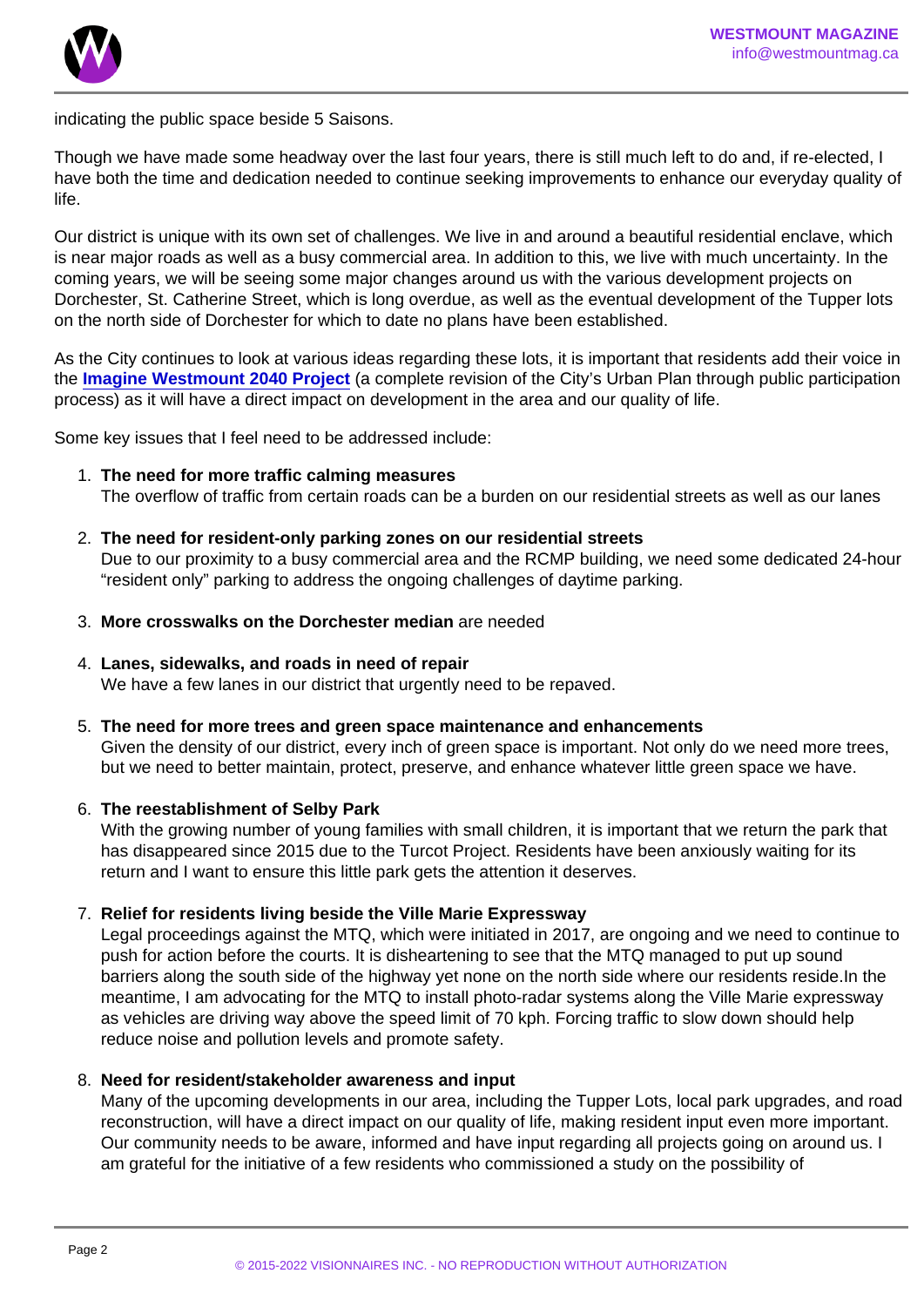redevelopment of the Tupper Lots, which was sent to council this past June.

9. Homelessness in our area

We need to continue to collaborate with local service groups and the City of Montreal for ways to help this most vulnerable population on the eastern border of our district. The encampment under the autoroute is not a viable solution for the homeless nor for residents living in the area. Everyone needs to live humanely, feel comfortable and safe.

Regarding my role as Commissioner of Finance, my accounting background has certainly been an asset. I am proud that not only is Westmount in excellent financial health but that we also managed to achieve a recordbreaking capital works budget of over \$26 million for 2021.

It has been an honour and a great pleasure to serve on Council representing District 8 and I hope I am allowed the opportunity to serve another four years to continue my quest in ensuring City resources are allocated to our district to enhance and improve our quality of life, making our community an even better place to live!

For more information, please visit my website [kathleenkez.ca](http://www.kathleenkez.ca)

Image: courtesy of Kathleen Kez

Read other candidate platforms

**Category** 

- 1. Opinion
- 2. Politics